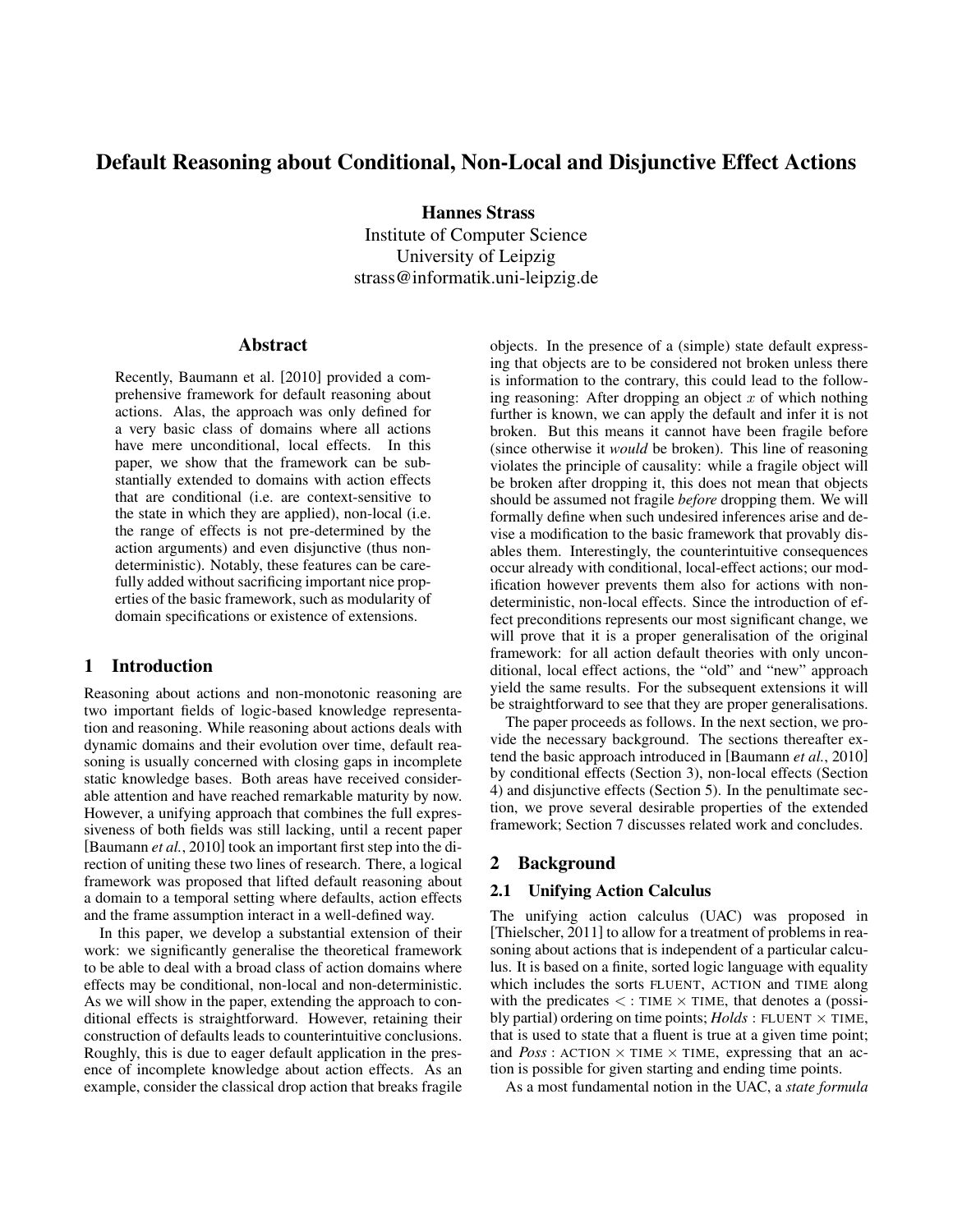$\Phi[\vec{s}]$  *in*  $\vec{s}$  is a first-order formula with free TIME variables  $\vec{s}$  where (1) for each occurrence of  $Holds(f, s)$  in  $\Phi[\vec{s}]$  we have  $s \in \vec{s}$  and (2) predicate *Poss* does not occur. State formulas allow to express properties of action domains at given time points. Although this definition is quite general in that it allows an arbitrary finite sequence of time points, for our purposes two time points will suffice. For a function A into sort ACTION, a *precondition axiom for*  $A(\vec{x})$  is of the form

$$
Poss(A(\vec{x}), s, t) \equiv \pi_A[s] \tag{1}
$$

where  $\pi_A[s]$  is a state formula in s with free variables among s, t,  $\vec{x}$ . The formula  $\pi_A[s]$  thus defines the necessary and sufficient conditions for the action  $A$  to be applicable for the arguments  $\vec{x}$  at time point s, resulting in t. The UAC also provides a general form for effect axioms; we however omit this definition because we only use a special form of effect axioms here. The last notion we import formalises how action domains are axiomatised in the unifying action calculus.

Definition 1. A *(UAC) domain axiomatisation* consists of a finite set of foundational axioms  $\Omega$  defining a time structure, a set  $\Pi$  of precondition axioms (1) and a set  $\Upsilon$  of effect axioms; the latter two for all functions into sort ACTION; lastly, it contains uniqueness-of-names axioms for all finitely many function symbols into sorts FLUENT and ACTION.

The foundational axioms  $\Omega$  serve to instantiate the UAC by a concrete time structure, for example the branching situations with their usual ordering from the situation calculus. We restrict our attention to domains that make intuitive sense; one of the basic things we require is that actions actually consume time: A domain axiomatisation is *progressing*, if  $\Omega \models (\exists s : \text{TIME})(\forall t : \text{TIME})s \leq t$  and  $\Omega \cup \Pi$   $\models$  *Poss* $(a, s, t) \supset s < t$ . Here, we are only concerned with progressing domain axiomatisations; we use the macro *Init*(*t*)  $\stackrel{\text{def}}{=} \neg (\exists s) s < t$  to refer to the unique initial time point.

For presentation purposes, we will make use of the concept of *fluent formulas*, where terms of sort FLUENT play the role of atomic formulas, and complex formulas can be built using the usual first-order constructors. For a fluent formula Φ, we will denote by  $\Phi[s]$  the state formula that is obtained by replacing all fluent literals  $[\neg]f$  in  $\Phi$  by  $[\neg]Holds(f, s)$ . The operator |·| will be used to extract the affirmative component of a fluent literal, that is,  $|\neg f| = |f| = f$ ; the polarity of a fluent literal is given by  $sign(\neg f) = -$  and  $sign(f) = +$ .

#### 2.2 Default Logic

Default logic as introduced by [Reiter, 1980] uses *defaults* to extend incomplete world knowledge. They are of the form<sup>1</sup>

$$
\frac{\alpha : \beta}{\gamma} \qquad \text{(shorthand: } \alpha : \beta/\gamma\text{)}
$$

Here,  $\alpha$ , the *prerequisite*, the  $\beta$ , the *justification*, and  $\gamma$ , the *consequent*, are first-order formulas. These expressions are to be read as "whenever we know  $\alpha$  and nothing contradicts  $\beta$ , we can safely conclude  $\gamma$ ". A default is *normal* if  $\beta = \gamma$ , that is, justification and consequent coincide. A default is *closed* if its prerequisite, justification and consequent are sentences, that is, have no free variables; otherwise, it is *open*.

The semantics of defaults is defined via the notion of extensions for default theories. A *default theory* is a pair (W, D), where  $W$  is a set of sentences in first-order logic and  $D$  is a set of defaults. A default theory is *closed* if all its defaults are closed; otherwise, it is *open*. For a set T of formulas, we say that a default  $\alpha$  :  $\beta/\gamma$  is *applicable to* T iff  $\alpha \in T$  and  $\neg \beta \notin T$ ; we say that the default has been *applied to* T if it is applicable and additionally  $\gamma \in T$ . Extensions for a default theory  $(W, D)$  are deductively closed sets of formulas which contain all elements of  $W$ , are closed under application of defaults from D and which are grounded in the sense that each formula in them has a non-cyclic derivation. For closed default theories this is captured by the following definition.

**Definition 2** (Theorem 2.1, [Reiter, 1980]). Let  $(W, D)$  be a closed default theory and  $E$  be a set of closed formulas. Define  $E_0 \stackrel{\text{def}}{=} W$  and  $E_{i+1} \stackrel{\text{def}}{=} Th(E_i) \cup D_i$  for  $i \geq 0$ , where

$$
D_i \stackrel{\text{def}}{=} \left\{ \gamma \mid \frac{\alpha : \beta}{\gamma} \in D, \alpha \in E_i, \neg \beta \notin E \right\}
$$

Then *E* is an *extension for*  $(W, D)$  iff  $E = \bigcup_{i=0}^{\infty} E_i$ .

We will interpret open defaults as schemata representing all of their ground instances. Therefore, open default theories can be viewed as shorthand notation for their closed counterparts.<sup>2</sup> When we use an extension  $E$  or set of defaults  $D$  with an integer subscript, we refer to the  $E_i$  and  $D_i$  from above. We write  $(W, D) \approx \Psi$  to express that the formula  $\Psi$  is contained in each extension of the default theory  $(W, D)$ .

#### 2.3 Default Reasoning in Action Domains with Unconditional, Local Effect Actions

The approach of [Baumann *et al.*, 2010] combines default logic with the unifying action calculus: domain axiomatisations are viewed as incomplete knowledge bases that are completed by defaults. It takes as input a description of a particular action domain with normality statements. This description comprises the following: (1) a domain signature, that defines the vocabulary of the domain; (2) a description of the direct effects of actions; (3) a set of *state defaults*  $\Phi \rightsquigarrow \psi$ , constructs that specify conditions  $\Phi$  under which a fluent literal  $\psi$  normally holds in the domain.<sup>3</sup>

The state defaults from the domain description are translated into Reiter defaults, where the special predicates  $DefT(f, s, t)$  and  $DefF(f, s, t)$  are used to express that a fluent  $f$  becomes normally true (false) from  $s$  to  $t<sup>4</sup>$ . For each state default  $\delta$ , two Reiter defaults are created:  $\delta_{Init}$ , that is used for default conclusions about the initial time point; and δ*Reach*, that is used for default conclusions about time points that can be reached via action application.

<sup>1</sup>Reiter [1980] introduces a more general version of defaults with an arbitrary number of justifications, which we do not need here.

<sup>&</sup>lt;sup>2</sup> Free variables of formulas not in a default will however be implicitly universally quantified from the outside.

<sup>&</sup>lt;sup>3</sup>Here,  $\Phi$ , the *prerequisite*, is a fluent formula;  $\psi$ , the *consequent*, being a fluent *literal* also allows to express that a fluent normally does *not* hold in the domain.

<sup>&</sup>lt;sup>4</sup>It should be noted that  $DefF(f, s, t)$  is not the same as  $\neg DefT(f, s, t)$  – the latter only means that f becomes not normally true from s to t.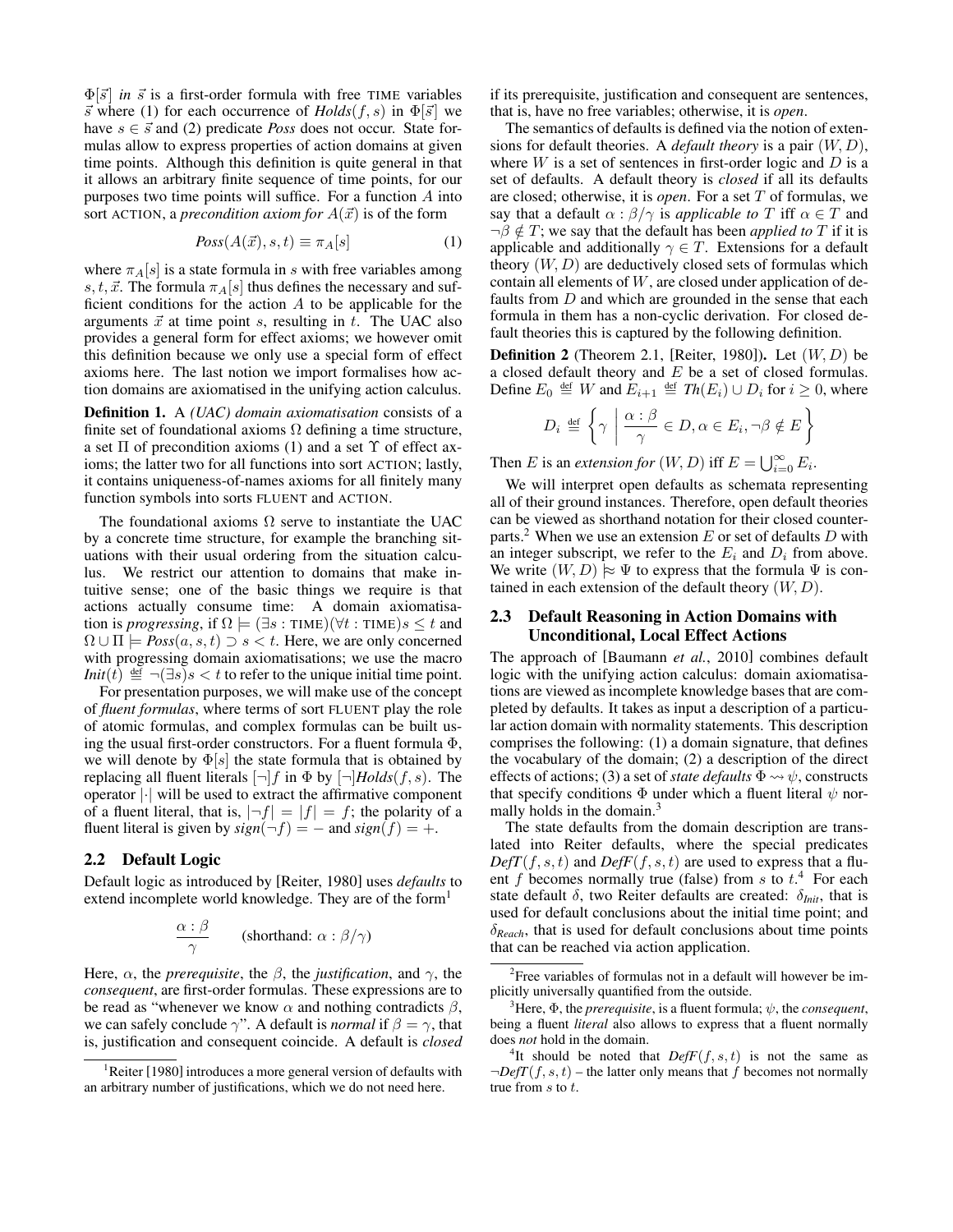**Definition 3.** Let  $\delta = \Phi \rightsquigarrow \psi$  be a state default.

$$
\delta_{Init} \stackrel{\text{def}}{=} \frac{Init(t) \wedge \Phi[t] : \psi[t]}{\psi[t]}
$$
 (2)

$$
\delta_{Reach} \stackrel{\text{def}}{=} \frac{Pre_{\delta}(s,t) : Def(\psi, s, t)}{Def(\psi, s, t)}
$$
(3)

$$
Pre_{\delta}(s,t) \stackrel{\text{def}}{=} \Phi[t] \land \neg(\Phi[s] \land \neg \psi[s])
$$
  

$$
Def(\psi,s,t) \stackrel{\text{def}}{=} \begin{cases} DefT(\psi,s,t) & \text{if } \psi = |\psi| \\ DefF(|\psi|,s,t) & \text{otherwise} \end{cases}
$$

For a set  $\Delta$  of state defaults, the corresponding defaults are

$$
\Delta_{Init} \stackrel{\text{def}}{=} \{\delta_{Init} \mid \delta \in \Delta\} \text{ and } \Delta_{Reach} \stackrel{\text{def}}{=} \{\delta_{Reach} \mid \delta \in \Delta\}.
$$

For the *Reach* defaults concerning two time points s, t connected via action application, we ensure that the state default  $\delta$  was not violated at the starting time point s by requiring  $\neg(\Phi[s] \land \neg \psi[s])$  in the prerequisite.<sup>5</sup> The consequent is then inferred unless there is information to the contrary.

Being true (or false) by default is then built into the effect axiom by accepting it as a possible "cause" to determine a fluent's truth value. The other causes are the ones already known from monotonic formalisms for reasoning about actions: direct action effects, and a notion of persistence that provides a solution to the frame problem [McCarthy and Hayes, 1969].

**Definition 4.** Let  $f$ : FLUENT and  $s, t$ : TIME be variables. The following macros express that  $f$  persists from  $s$  to  $t$ :

$$
FrameT(f, s, t) \stackrel{\text{def}}{=} \text{Holds}(f, s) \land \text{Holds}(f, t) \tag{4}
$$

$$
FrameF(f, s, t) \stackrel{\text{def}}{=} \neg Holds(f, s) \land \neg Holds(f, t) \quad (5)
$$

Let A be a function into sort ACTION and  $\Gamma_A$  be a set of fluent literals with free variables in  $\vec{x}$  that denote the positive and negative direct effects of  $A(\vec{x})$ , respectively. The following pair of macros expresses that f is a direct effect of  $A(\vec{x})$ :

$$
DirectT(f, A(\vec{x}), s, t) \stackrel{\text{def}}{=} \bigvee_{F(\vec{x}') \in \Gamma_A, \vec{x}' \subseteq \vec{x}} f = F(\vec{x}') \tag{6}
$$

$$
DirectF(f, A(\vec{x}), s, t) \stackrel{\text{def}}{=} \bigvee_{\neg F(\vec{x}') \in \Gamma_A, \vec{x}' \subseteq \vec{x}} f = F(\vec{x}') \quad (7)
$$

An *effect axiom with unconditional effects, the frame assumption and normal state defaults* is of the form

$$
Poss(A(\vec{x}), s, t) \supset
$$
  
\n
$$
(\forall f)(Holds(f, t) \equiv CausedT(f, A(\vec{x}), s, t)) \wedge
$$
  
\n
$$
(\forall f)(\neg Holds(f, t) \equiv CausedF(f, A(\vec{x}), s, t))
$$
 (8)

where

*CausedT*(
$$
f, A(\vec{x}), s, t
$$
)  $\stackrel{\text{def}}{=} \text{Direct}T(f, A(\vec{x}), s, t) \vee$   
*FrameT*( $f, s, t$ )  $\vee \text{DefT}(f, s, t)$  (9)

$$
CausedF(f, A(\vec{x}), s, t) \stackrel{\text{def}}{=} DirectF(f, A(\vec{x}), s, t) \vee
$$

$$
FrameF(f, s, t) \vee DefF(f, s, t) \quad (10)
$$

Note that a default conclusion of a state property in a noninitial state crucially depends on an action execution leading to that state. Hence, whenever it is definitely known that  $Holds(f, t)$  after  $Poss(a, s, t)$ , it follows from the effect axiom that  $\neg DefF(f, s, t)$ ; a symmetrical argument applies if  $\neg Holds(f, t)$ . This means that definite knowledge about a fluent inhibits the opposite default conclusion. But observe that the addition of *DefT* and *DefF* as "causes" to the effect axiom weakened the solution to the frame problem established earlier. The following definition ensures that the persistence assumption is restored in its full generality.

**Definition 5.** Let  $\Delta$  be a set of state defaults,  $\psi$  be a fluent literal and s, t be variables of sort TIME. The *default closure axiom for*  $\psi$  *with respect to*  $\Delta$  is

$$
\left(\bigwedge_{\Phi \leadsto \psi \in \Delta} \neg Pre_{\Phi \leadsto \psi}(s,t)\right) \supset \neg Def(\psi,s,t) \tag{11}
$$

For a fluent literal  $\psi$  not mentioned as a consequent in  $\Delta$ the default closure axiom is just  $\top \supset \neg Def(\psi, s, t)$ . Given a domain axiomatisation  $\Sigma$  and a set  $\Delta$  of state defaults, we denote by  $\Sigma_{\Delta}$  the default closure axioms with respect to  $\Delta$ and the fluent signature of  $\Sigma$ .

The fundamental notion of the solution to the state default problem by [Baumann *et al.*, 2010] is now a default theory where the incompletely specified world consists of a UAC domain axiomatisation augmented by suitable default closure axioms. The default rules are the automatic translations of user-specified, domain-dependent state defaults. For a domain axiomatisation  $\Sigma$  and a set  $\Delta$  of state defaults, the corresponding *domain axiomatisation with state defaults* is the pair ( $\Sigma \cup \Sigma_{\Delta}$ ,  $\Delta_{Init} \cup \Delta_{Reach}$ ). We use a well-known example domain [Reiter, 1991] to illustrate the preceding definitions. To ease the presentation, in this example we instantiate the UAC to the branching time structure of situations.

Example 1 (Breaking Objects). Imagine a robot that can move around and carry objects, among them a vase. When the robot drops an object  $x$ , it does not carry  $x$  any more and additionally  $x$  is broken. Usually, however, objects are not broken unless there is information to the contrary.

The fluents that we use to describe this domain are Carries(x) (the robot carries x) and Broken(x) (x is broken); the only function of sort ACTION is  $\mathsf{Drop}(x)$ . Dropping an object is possible if and only if the robot carries the object:

$$
Poss(\text{Drop}(x), s, t) \equiv
$$
  

$$
Holds(\text{Carries}(x), s) \land t = Do(\text{Drop}(x), s)
$$

The effects of dropping an object  $x$  are given by the set

$$
\Gamma_{\mathsf{Drop}(x)} = \{\neg \mathsf{Carries}(x), \mathsf{Broken}(x)\}
$$

The set of state defaults  $\Delta^{break} = {\{\top \leadsto \neg {\sf Broken}(x)\}}$  says that objects are normally not broken. Applying the definitions from above to this specification results in the domain axiomatisation with defaults  $(\sum^{break} \cup \sum^{break}_{\Delta} , \Delta^{break}_{Init} \cup \Delta^{break}_{Reach}),$ where  $\Sigma^{break}$  contains effect axiom (8) and the above precondition axiom for Drop, the set ∆*break Init* contains only

$$
\frac{\textit{Init}(t): \neg \textit{Holds}(\textsf{Broken}(x), t)}{\neg \textit{Holds}(\textsf{Broken}(x), t)}
$$

<sup>&</sup>lt;sup>5</sup>The reason for this is to prevent application of initially definitely violated state defaults through irrelevant actions. A default violation occurs when the prerequisite  $\Phi[s]$  of a state default  $\delta$  is known to be met, yet the negation of the consequent prevails,  $\neg \psi[s]$ .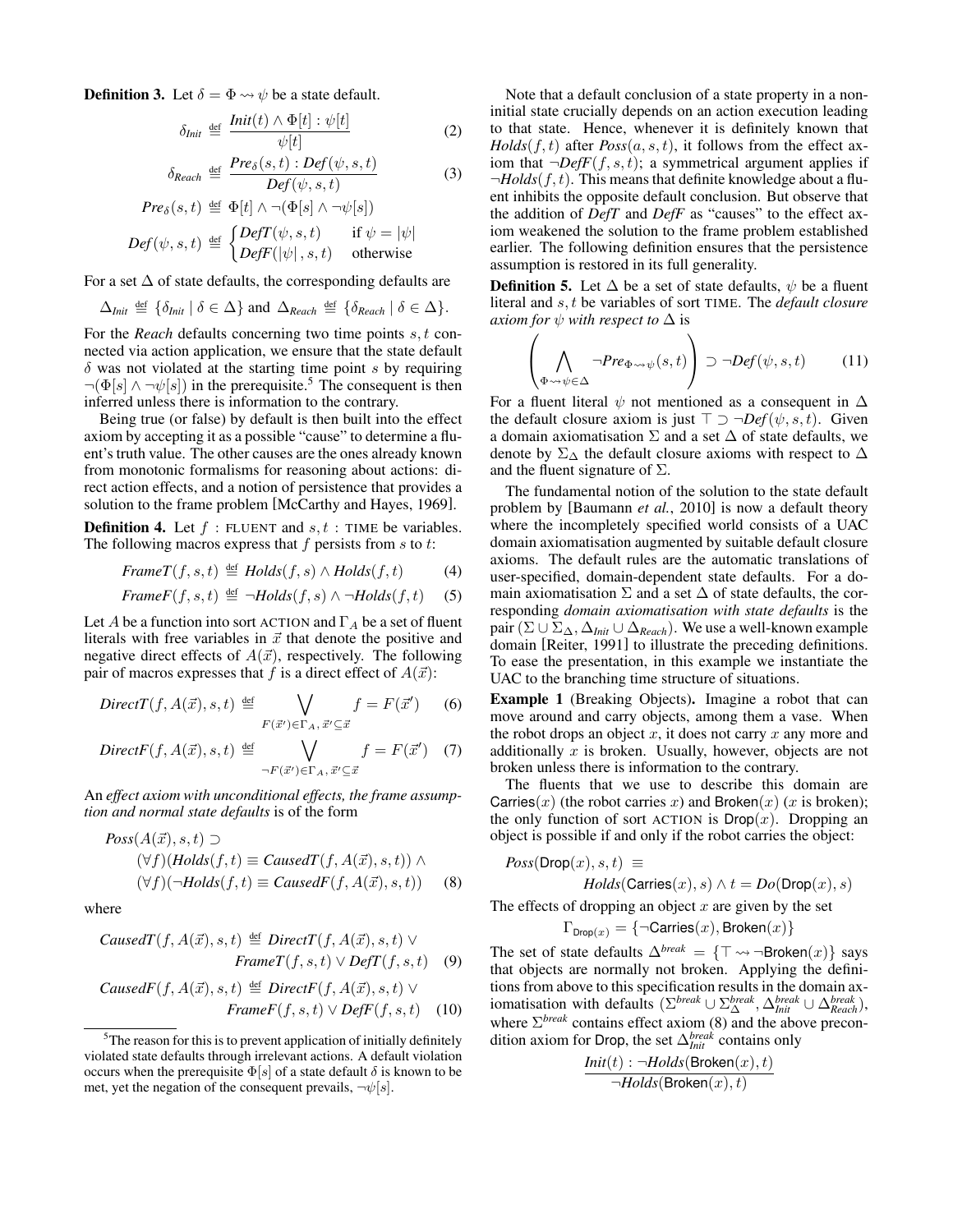and the defaults ∆*break Reach* for action application consist of

$$
\frac{\neg Holds(\text{Broken}(x),s):DefF(\text{Broken}(x),s,t)}{DefF(\text{Broken}(x),s,t)}
$$

Finally, the default closure axioms for the fluent Broken are  $Holds(Broken(x), s) \supset \neg DefF(Broken(x), s, t)$  and  $\neg DefT(\mathsf{Broken}(x), s, t)$ , and  $\neg Def(\psi, s, t)$  for all other fluent literals  $\psi$ . With  $S_1 \stackrel{\text{def}}{=} Do(Drop(Vase), S_0)$ , the default theory sanctions the sceptical conclusions that the vase is initially not broken, but is so after dropping it:

 $(\Sigma^{break} \cup \Sigma^{break}_{\Delta}, \Delta^{break}_{Init} \cup \Delta^{break}_{Reach}) \approx$ ¬*Holds*(Broken(Vase), S0) ∧ *Holds*(Broken(Vase), S1)

One of the main theoretical results of [Baumann *et al.*, 2010] was the guaranteed existence of extensions for the class of domain axiomatisations with defaults considered there. As we will see later on, a similar result holds for our generalisation of the theory.

Proposition 1 (Theorem 4, [Baumann *et al.*, 2010]). *Let* Σ *be a domain axiomatisation and* ∆ *be a set of state defaults. Then the corresponding domain axiomatisation with state defaults*  $(\Sigma \cup \Sigma_{\Delta}, \Delta_{Init} \cup \Delta_{Reach})$  *has an extension. If furthermore* Σ *is consistent, then so are all extensions for* (Σ ∪ Σ∆, ∆*Init* ∪ ∆*Reach*)*.*

## 3 Conditional Effects

We first investigate how the default reasoning framework of [Baumann *et al.*, 2010] can be extended to conditional effect actions. As we will show, there is subtle interdependence between conditional effects and default conclusions, which requires a revision of the defaults constructed in Definition 3. We begin by formalising how to represent conditional effects in the domain specification language. Recall that in the unconditional case, action effects were just literals denoting the positive and negative effects. In the case of conditional effects, theses literals are augmented with a fluent formula that specifies the conditions under which the effect materialises.

Definition 6. A *conditional effect expression* is of the form  $\Phi/\psi$ , where  $\Phi$  is a fluent formula and  $\psi$  a fluent literal.  $\Phi/\psi$  is called *positive* if  $sign(\psi) = +$  and *negative* if  $sign(\psi) = -$ . For an action A and sequence of variables  $\vec{x}$ matching A's arity, a conditional effect expression  $\varepsilon$  is called *local for*  $A(\vec{x})$  iff all free variables in  $\varepsilon$  are among  $\vec{x}$ .

Throughout the paper, we will assume given a set  $\Gamma_{A(\vec{x})}$  of conditional effect expressions for each function A into sort ACTION with matching sequence of variables  $\vec{x}$ . Such a set  $\Gamma_{A(\vec{x})}$  is called *local-effect* if all  $\varepsilon \in \Gamma_{A(\vec{x})}$  are local for  $A(\vec{x})$ . By  $\Gamma^+_{A(\vec{x})}$  we refer to the positive, by  $\Gamma^-_{A(\vec{x})}$  to the negative elements of  $\Gamma_{A(\vec{x})}$ .

With this specification of action effects, it is easy to express the implication "effect precondition implies effect" via suitable formulas. For this purpose, we introduce the new predicates *DirT* and *DirF*. Intuitively, *DirT*( $f, a, s, t$ ) says that  $f$ is a direct positive effect of action  $a$  from  $s$  to  $t$ ; symmetrically,  $Dir F(f, a, s, t)$  says that f is a direct *negative* effect.<sup>6</sup>

**Definition 7.** Let  $\varepsilon = \Phi/\psi$  be a conditional effect expression and  $f$ : FLUENT and  $s, t$ : TIME be variables. The following macro expresses that  $\varepsilon$  *has been activated for f from s to*  $t:$ <sup>7</sup>

$$
Activated_{\varepsilon}(f, s, t) \stackrel{\text{def}}{=} (f = |\psi| \land \Phi[s])
$$

Let A be a function into sort ACTION with a set of conditional effect expressions  $\Gamma_{A(\vec{x})}$  that is local-effect. The *direct positive and negative effect formulas for*  $A(\vec{x})$  are

$$
DirT(f, A(\vec{x}), s, t) \equiv \bigvee_{\varepsilon \in \Gamma_{A(\vec{x})}^{+}} Activated_{\varepsilon}(f, s, t) \qquad (12)
$$

$$
DirF(f, A(\vec{x}), s, t) \equiv \bigvee_{\varepsilon \in \Gamma_{A(\vec{x})}^-} \text{Activated}_{\varepsilon}(f, s, t) \tag{13}
$$

An *effect axiom with conditional effects, the frame assumption and normal state defaults* is of the form (8), where

*CausedT*(
$$
f, A(\vec{x}), s, t
$$
)  $\stackrel{\text{def}}{=} DirT(f, A(\vec{x}), s, t) \vee$   
*FrameT*( $f, s, t$ )  $\vee$  *DefT*( $f, s, t$ ) (14)

*CausedF*(
$$
f, A(\vec{x}), s, t
$$
)  $\stackrel{\text{def}}{=} Dir F(f, A(\vec{x}), s, t) \vee$   
*FrameF*( $f, s, t$ )  $\vee$  *DefF*( $f, s, t$ ) (15)

The only difference between the effect axioms of [Baumann *et al.*, 2010] and the effect axioms defined here is the replacement of their macros *DirectT*, *DirectF* for unconditional direct effects with the predicates *DirT*, *DirF* for conditional effects. In the following, we will understand domain axiomatisations to contain – for each action – effect axioms of the form (8) along with the respective direct positive and negative effect formulas. To ease notation, for predicates with an obvious polarity (like *DirT*, *DirF*), we use a neutral version (like *Dir*) with fluent literals L, where  $Dir(L, a, s, t)$ denotes  $DirF(F, a, s, t)$  if  $L = \neg F$  for some fluent F and  $Dir T(L, a, s, t)$  otherwise.

While this extended definition of action effects is straightforward, it severely affects the correctness of default reasoning in the action theory: as the following example shows, one cannot naïvely take this updated version of the effect axioms and use the Reiter defaults as before.

Example 1 (Continued). We add a unary fluent Fragile with the obvious meaning and modify the Drop action such that dropping only breaks objects that are fragile:  $\Gamma_{\text{Drop}(x)} = {\top/\neg \text{Carries}(x), \text{Fragile}(x)/\text{Broken}(x)}.$  Assume that all we know is that the robot initially carries the vase,  $Holds(Carries(Vase), S<sub>0</sub>)$ . As before, the effect axiom tells us that the robot does not carry the vase any more at  $S_1$ . Additionally, since we do not know whether the vase was fragile at  $S_0$ , there is no reason to believe that it is broken after dropping it, hence ¬Broken(Vase) still holds by default at  $S_1$ . But now, due to the presence of conditional effects, the effect axiom for Drop(Vase) clearly entails  $\neg Holds(\textsf{Broken}(\textsf{Vase}), S_1) \supset \neg Holds(\textsf{Fragile}(\textsf{Vase}), S_0)^{\$}$ 

 $6$ Notice that these new predicates are in contrast to Definition 4, where *DirectT* and *DirectF* are merely syntactic sugar.

<sup>&</sup>lt;sup>7</sup>The second time argument t of macro  $\text{Active}_{\epsilon}(f, s, t)$  will only be needed later when we introduce non-deterministic effects.

<sup>&</sup>lt;sup>8</sup>This is just the contrapositive of the implication expressed by the effect axiom.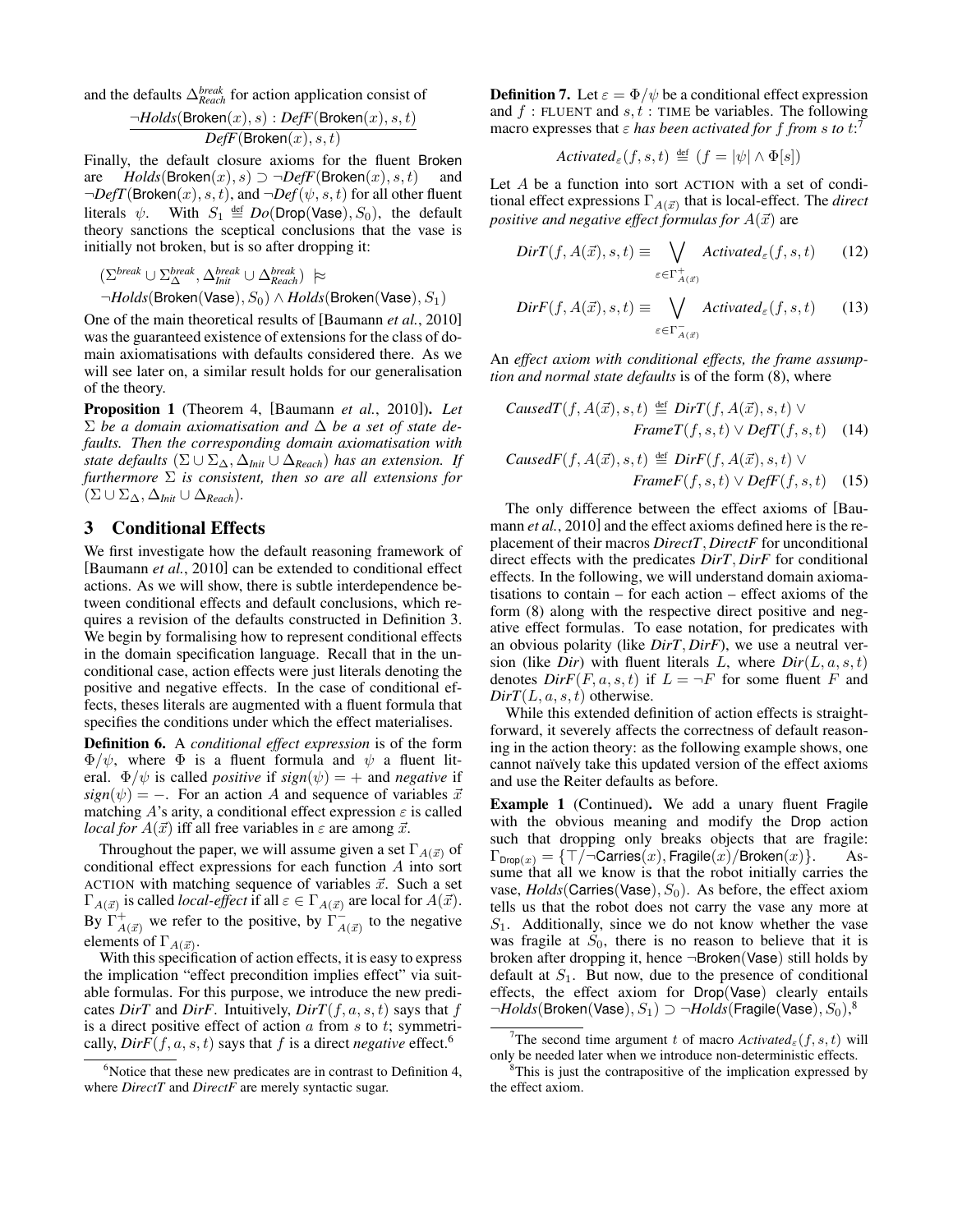and thus we can draw the conclusion

$$
(\Sigma^{break} \cup \Sigma^{break}_{\Delta}, \Delta^{break}_{Init} \cup \Delta^{break}_{Reach}) \approx \neg \text{Holds}(\text{Fragile}(\text{Vase}), S_0)
$$

This is undesired as it lets us conclude something about the present  $(S_0)$  using knowledge about the future  $(S_1)$  which we could not conclude using only knowledge and default knowledge about the present (there is no default that could conclude ¬Fragile(Vase)).

The flaw with this inference is that it makes default conclusions about a fluent whose truth value is affected by an action at the same time. This somewhat contradicts our intended usage of defaults about states: we originally wanted to express reasonable assumptions about fluents whose values are unknown.

Generalising the example, the undesired behaviour occurs whenever there exists a default  $\Phi_D \leadsto \psi$  with conclusion  $\psi$ whose negation  $\neg \psi$  might be brought about by a conditional effect  $\Phi_C/\neg \psi$ . The faulty inference then goes like this:

$$
\Phi_D[t] \supset Def(\psi, s, t) \supset \psi[t] \supset \neg Dir(\neg \psi, s, t) \supset \neg \Phi_C[s]
$$

Obviously, this inference is only undesired if there is no information about the effect's precondition at the starting time point of the action. This motivates our formal definition of the conditions under which a so-called *conflict* between an action effect and a default conclusion arises.

**Definition 8.** Let  $(\Sigma, \Delta)$  be a domain axiomatisation with defaults, E be an extension for  $(\Sigma, \Delta)$ ,  $\alpha$  be a ground action and  $\delta = \Phi \leadsto \psi$  be a ground state default. We say that there is a *conflict between*  $\alpha$  *and*  $\delta$  *in*  $E$  iff there exist ground time points  $\sigma$  and  $\tau$  such that for some  $i > 0$  we have

- 1. (a)  $E_i \not\models \text{Poss}(\alpha, \sigma, \tau) \supset \neg \text{Dir}(\neg \psi, \alpha, \sigma, \tau)$ (b)  $E_i \not\models Def(\psi, \alpha, \sigma, \tau)$
- 2. (a)  $E_{i+1} \models Poss(\alpha, \sigma, \tau) \supset \neg Dir(\neg \psi, \alpha, \sigma, \tau)$ (b)  $E_{i+1} \models Def(\psi, \sigma, \tau)$

In words, a conflict arises in an extension if up to some stage i, before we make the default conclusion  $\psi$ , we cannot conclude the effect  $\neg \psi$  will not occur (1); after concluding  $\psi$  by default, we infer that  $\neg \psi$  cannot occur as direct effect (2). We can now go back to the example seen earlier and verify that the counter-intuitive conclusion drawn there was indeed due to a conflict in the sense of the above definition.

Example 1 (Continued). Consider the only extension E*break* for  $(\sum^{break} \cup \sum^{break}_{\Delta}, \Delta^{break}_{Init} \cup \Delta^{break}_{Reach})$ . Before applying any defaults whatsoever, we know that dropping the vase is possible:  $E_0^{break} \models Poss(\text{Drop}(\text{Vase}), S_0, S_1)$ ; but we do not know if the vase is fragile and hence  $E_0^{break} \not\models$  $\neg Dir T(\text{Broken}(\text{Vase}), \text{Drop}(\text{Vase}), S_0, S_1)$  (item 1). After applying all the defaults, we know that the vase is not broken at  $S_1$ :  $E_1^{break} \models DefF(\text{Broken}(\text{Vase}), S_0, S_1)$ . Hence, it cannot have been broken by dropping it in  $S_0$ , that is,  $E_1^{break} \models \neg DirT(\textsf{Broken}(\textsf{Vase}), \textsf{Drop}(\textsf{Vase}), S_0, S_1)$ (item 2), thus cannot have been fragile in the initial situation.

In the following, we will modify the definition of Reiter defaults from [Baumann *et al.*, 2010] to eliminate the possibility of such conflicts. The underlying idea is to apply a default only if it is known that a conflict cannot arise, that is, if it is known that the contradictory direct effect cannot materialise. To this end, we extend the original default prerequisite  $Pre_{\delta}(s, t) = \Phi[t] \wedge \neg(\Phi[s] \wedge \neg \psi[s])$  that only requires the precondition to hold and the default not to be violated previously: we will additionally stipulate that any action  $a$ happening at the same time cannot create a conflict.

**Definition 9.** Let  $\delta = \Phi \rightsquigarrow \psi$  be a state default and s, t: TIME be variables.

$$
Safe_{\delta}(s,t) \stackrel{\text{def}}{=} (\forall a)(Poss(a,s,t) \supset \neg Dir(\neg \psi, a, s, t))
$$

$$
\delta_{Poss} \stackrel{\text{def}}{=} \frac{Pre_{\delta}(s,t) \wedge Safe_{\delta}(s,t) : Def(\psi, s, t)}{Def(\psi, s, t)} \quad (16)
$$

For a set  $\Delta$  of state defaults,  $\Delta_{Poss} \triangleq {\delta_{Poss}} \mid \delta \in \Delta$ .

In the example domain, applying the above definition yields the following.

**Example 1** (Continued). For the state default  $\delta^{break}$  saying that objects are usually not broken, we have  $\textit{Safe}_{\delta^{\textit{break}}}(s, t) =$  $(\forall a)(Poss(a, s, t) \supset \neg Dir T(\text{Broken}(x), a, s, t)).$  This expresses that the state default can be safely applied from s to  $\hat{t}$  whenever for any action a happening at the same time, it is known that  $a$  does not cause a violation of this default at the ending time point t. The resulting default  $\delta_{Poss}^{break}$  is

$$
\frac{\neg Holds(\text{Broken}(x),s) \land \textit{Safe}_{\textit{8break}}(s,t): \textit{DefF}(\text{Broken}(x),s,t)}{\textit{DefF}(\text{Broken}(x),s,t)}
$$

As we will see later (Theorem 3), the default closure axioms  $\neg Pre_{\Phi \leadsto \psi}(s, t) \supset \neg Def(\psi, s, t)$  for preserving the commonsense principle of inertia in the presence of inapplicable defaults need not be modified. With our new defaults, we can now redefine the concept of a domain axiomatisation with defaults for conditional effect actions.

**Definition 10.** Let  $\Sigma$  be a domain axiomatisation where the effect axioms are given by Definition 7 and let  $\Delta$  be a set of state defaults. The corresponding *domain axiomatisation with defaults* is the pair  $(\Sigma \cup \Sigma_{\Delta}, \Delta_{Init} \cup \Delta_{Poss})$ .

The direct effect formulas that determine *DirT* and *DirF* will be redefined twice in this paper. We will understand the above definition to be retrofitted with their latest version. The extension to conditional effects is a proper generalisation of the original approach of Section 2.3 for the special case of unconditional effect actions, as is shown below.

Theorem 2. *Consider a domain axiomatisation with only unconditional action effects and a set* ∆ *of state defaults. Let*  $\Xi_1 = (\Sigma \cup \Sigma_{\Delta}, \Delta_{Init} \cup \Delta_{Reach})$  *be the corresponding domain axiomatisation with defaults of [Baumann* et al.*, 2010], and let*  $\Xi_2 = (\Sigma' \cup \Sigma_\Delta, \Delta_{Init} \cup \Delta_{Poss})$  *be the domain axiomatisation with defaults according to Definition 10. For a state formula*  $\Psi$  *and time point*  $\tau$ *, we have*  $\Xi_1 \approx \Psi[\tau]$  *iff*  $\Xi_2 \approx \Psi[\tau]$ *.* 

*Proof sketch.* For unconditional effects, a ground *Dir* atom is by Definition 7 equivalent to the corresponding *Direct* macro, hence the effect axioms of the two approaches are equivalent. Furthermore, the truth values of ground *DirT* and *DirF* atoms are always fixed, and consequently each Reiter default (16) defined above is applicable whenever the original *Reach* default (3) of [Baumann *et al.*, 2010] is applicable. $\Box$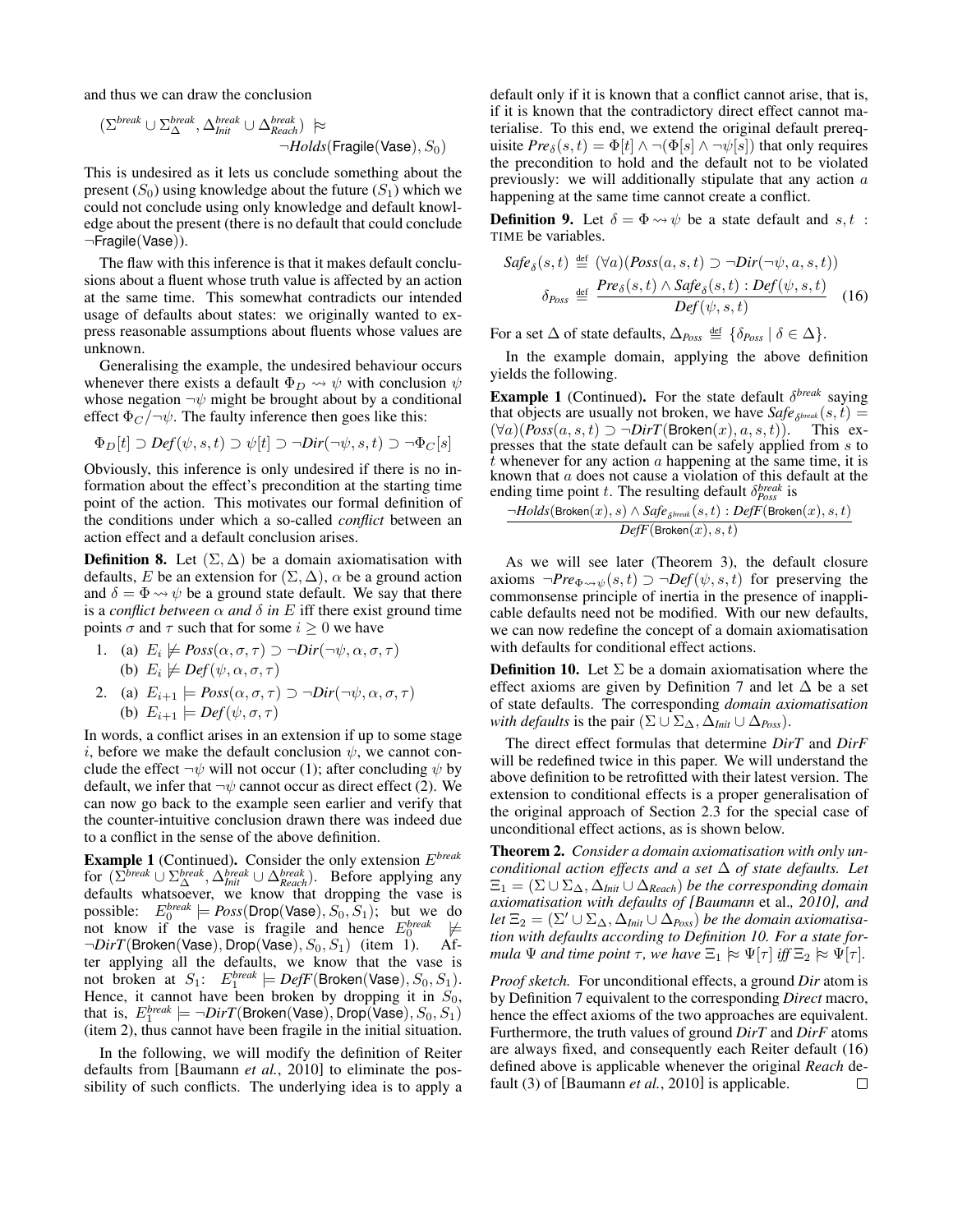# 4 Non-Local Effects

Up to here, conditional effect expressions for an action  $A(\vec{x})$ were restricted to contain only variables among  $\vec{x}$ . Considering a ground instance  $A(\vec{\zeta})$  of an action, this means that the set of objects that can possibly be affected by this action is already fixed to  $\vec{\zeta}$ . This is a restriction because it can make the specification of certain actions at least cumbersome or utterly impossible, for example actions that affect a vast number of (or all of the) domain elements at once.

The gain in expressiveness when allowing non-local action effects comes at a relatively low cost: it suffices to allow additional free variables  $\vec{y}$  in the conditional effect expressions. They represent the objects that may be affected by the action without being among the action arguments  $\vec{x}$ .

**Definition 11.** Let  $A$  be a function into sort  $ACTION$  and  $\vec{x}$  a sequence of variables matching A's arity. Let  $\varepsilon$  be a conditional effect expression of the form  $\overline{\Phi}/F(\vec{x}', \vec{y})$  or  $\Phi/\neg F(\vec{x}', \vec{y})$  with free variables  $\vec{x}', \vec{y}$ , where  $\dot{\vec{x}}' \subseteq \vec{x}$  and  $\vec{y}$ is disjoint from  $\vec{x}$ .

For variables  $f$ : FLUENT and  $s, t$ : TIME, the following macro expresses that  $\varepsilon$  *has been activated for*  $f$  *from s to t:* 

$$
\textit{Activated}_{\varepsilon}(f, s, t) \triangleq (\exists \vec{y})(f = F(\vec{x}', \vec{y}) \land \Phi[s])
$$

The *direct positive and negative effect formulas* are of the form (12) and (13).

Note that according to this definition, free variables  $\vec{y}$  are quantified existentially when they occur in the context  $\Phi$  and universally when they occur in the consequence  $\psi$ . They thus not only express non-local effects but also non-local contexts.

Example 2 (Exploding Bomb [Reiter, 1991]). In this domain, objects might get broken not by getting dropped, but because a bomb in their proximity explodes:  $\Gamma_{\text{Detonate}(b)} = {\text{Bomb}(b) \land \text{Near}(b, x) / \text{Broken}(x)}$ . Def. 11 yields the direct effect formulas  $DirT(f, \text{Detonate}(b), s, t) \equiv$  $(\exists x)(f = \text{Broken}(x) \quad \wedge \quad \text{Holds}(\text{Near}(x, b), s))$  and  $Dir F(f, \text{Detonate}(b), s, t) \equiv \perp.$ 

In this example, the defaults from Definition 9 also prevented conflicts possibly arising from non-local effects. We will later see that this is the case for all domains with local and non-local effect actions.

Like the original framework, our extension implements a particular preference ordering between causes that determine a fluent's truth value. This means that whenever two causes are in conflict – for example, a state default says an object is not broken, and an action effect says it *is* – the preferred cause takes precedence. The preferences are

direct effects < default conclusions < persistence, where  $a < b$  means "a is preferred to b". The theorem below proves that this preference ordering is indeed established.

**Theorem 3.** *Let*  $\Sigma$  *be a domain axiomatisation,*  $\Delta$  *be a set of state defaults,*  $\delta = \Phi \rightarrow \psi \in \Delta$  *be a state default, E be an extension for the domain axiomatisation with state defaults*  $(\Sigma \cup \Sigma_{\Delta}, \Delta_{Init} \cup \Delta_{Poss})$ ,  $\varphi$  *be a ground fluent, and*  $E \models \text{Poss}(\alpha, \sigma, \tau)$  *for ground action*  $\alpha$  *and time points*  $\sigma, \tau$ *.* 

*1. Effects override everything:*

$$
\Phi/(\neg)\varphi \in \Gamma_\alpha \text{ and } E \models \Phi[\sigma] \text{ imply } E \models (\neg)\varphi[\tau].
$$

- *2. Defaults override persistence:*
	- *(A) Let*  $\Phi''/\psi$ ,  $\Phi''/\neg\psi \notin \Gamma_\alpha$  *for all*  $\Phi''$ *;*
	- *(B) for each*  $\delta' = \Phi' \rightarrow \neg \psi \in \Delta$ *, let*  $\delta'$  *be not applicable to* E*; and*
	- *(C)*  $E \models \text{Pre}_{\delta}(\sigma, \tau) \land \text{Safe}_{\delta}(\sigma, \tau).$

Then 
$$
E \models \psi[\tau]
$$
.

*3. The frame assumption is correctly implemented:* For all fluent formulas  $\Phi^{\prime\prime}$ , let  $\Phi^{i\prime}/\psi$ ,  $\Phi^{\prime\prime}/\neg\psi\notin\Gamma_{\alpha}$  and *for all state defaults* δ <sup>0</sup> *with consequent* ψ *or* ¬ψ*, let*  $E \models \neg Pre_{\delta'}(\sigma, \tau)$ *. Then*  $E \models \psi[\sigma] \equiv \psi[\tau]$ *.* 

*Proof sketch.* Similar to the proof of Theorem 3 in [Baumann *et al.*, 2010], adapted to our definition of Reiter defaults.  $\Box$ 

# 5 Disjunctive Effects

The next and final addition to effect axiom (8) is the step of generalising purely deterministic action effects. Disjunctive action effects have been studied in the past [Kartha, 1994; Shanahan, 1997; Giunchiglia *et al.*, 1997; Thielscher, 2000]. Our contribution in this paper is two-fold. First, we express disjunctive effects by building them into the effect axiom inspired by work on nonmonotonic causal theories [Giunchiglia *et al.*, 2004]. This works without introducing additional function symbols – called *determining fluents* [Shanahan, 1997] – for which persistence is not assumed and that are used to derive indeterminate effects via conditional effects. The second and more important contribution is the combination of non-deterministic effects with state defaults. We claim that it brings a significant representational advantage: Disjunctive effects can explicitly represent potentially different outcomes of an action of which none is necessarily predictable. At the same time, state defaults can be used to model the action effect that *normally* obtains. For example, dropping an object might not always completely break it, but most of the time only damage it. This can be modelled in our framework by specifying "broken or damaged" as disjunctive effect of the drop action, and then including the default "normally, dropped objects are damaged" to express the usual outcome.

Next, we define how disjunctive effects are declared by the user and accommodated into the theory. The basic idea is to allow disjunctions of fluent literals  $\psi_1 \vee \dots \vee \psi_n$  in the effect part of a direct effect expression. The intended meaning of these disjunctions is that after action execution, at least one of the effects  $\psi_i$  holds.

**Definition 12.** Let  $\Phi$  be a fluent formula and  $\Psi = \psi_1 \vee \ldots \vee \psi_n$  be a disjunction of fluent literals. The pair Φ/Ψ is called a *conditional disjunctive effect expression (or cdee)*.

Firstly, we want to guarantee that at least one effect out of  $\psi_1 \vee \ldots \vee \psi_n$  occurs. To this end, we say for each  $\psi_i$ that non-occurrence of all the other effects  $\psi_i$  with  $j \neq i$  is a sufficient cause for  $\psi_i$  to occur. We build into the effect axiom (in the same way as before) the  $n$  implications

$$
\Phi[s] \wedge \neg \psi_2[t] \wedge \ldots \wedge \neg \psi_n[t] \supset \text{Caused}(\psi_1, a, s, t)
$$

$$
\vdots
$$
  
\n
$$
\Phi[s] \wedge \neg \psi_1[t] \wedge \dots \wedge \neg \psi_{n-1}[t] \supset \text{Caused}(\psi_n, a, s, t)
$$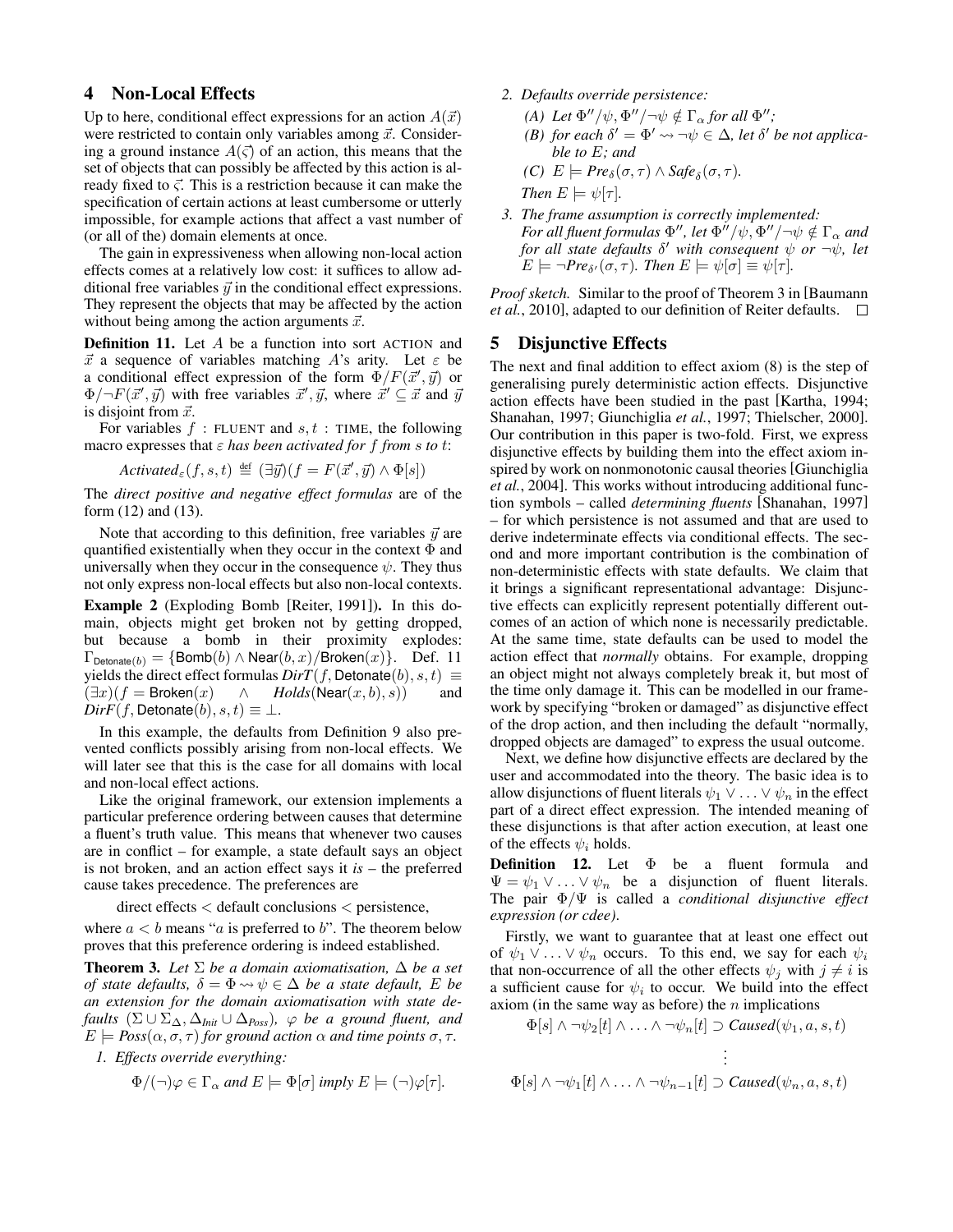This, together with the persistence assumption, is in effect an exclusive or where only exactly one effect occurs (given that no other effects occur simultaneously). Thus we add, for each literal, its truth as sufficient cause for itself being true:

$$
\Phi[s] \wedge \psi_1[t] \supset \text{Caused}(\psi_1, a, s, t)
$$

$$
\vdots
$$

$$
\Phi[s] \wedge \psi_n[t] \supset \text{Caused}(\psi_n, a, s, t)
$$

This makes every interpretation where at least one of the mentioned literals became true a model of the effect axiom. For the next definition, we identify a disjunction of literals  $\Psi = \psi_1 \vee \ldots \vee \psi_n$  with the set of literals  $\{\psi_1, \ldots, \psi_n\}.$ 

**Definition 13.** Let  $\varepsilon = \Phi/\Psi$  be a conditional disjunctive effect expression,  $\psi \in \Psi$  and  $f$ : FLUENT and  $s, t$ : TIME be variables. The following macro expresses that *effect* ψ *of cdee* ε *has been activated for* f *from* s *to* t:

$$
Activated_{\varepsilon,\psi}(f,s,t) \stackrel{\text{def}}{=} \left\{ f = |\psi| \wedge \Phi[s] \wedge \left( \left( \bigwedge_{\psi' \in \Psi \setminus \{\psi\}} \neg \psi'[t] \right) \vee \psi[t] \right) \right\}
$$

Let A be a function into sort ACTION and  $\Gamma_A$  be a set of conditional disjunctive effect expressions with free variables in  $\vec{x}$  that denote the direct conditional disjunctive effects of  $A(\vec{x})$ . The *direct positive and negative effect formulas* are

$$
DirT(f, A(\vec{x}), s, t) \equiv \bigvee_{\substack{\Phi/\Psi \in \Gamma_{A(\vec{x})}, \\ \psi \in \Psi, sign(\psi) = +}} \text{Active}(f, s, t) \quad (17)
$$
\n
$$
\text{DirF}(f, A(\vec{x}), s, t) \equiv \bigvee_{\substack{\Phi/\Psi \in \Gamma_{A(\vec{x})}, \\ \Phi/\Psi \in \Gamma_{A(\vec{x})},}} \text{Active}(f, s, t) \quad (18)
$$

The implementation of the example sketched above illustrates the definition.

 $\psi \in \Psi$ ,  $sign(\psi) = -$ 

Example 1 (Continued). We once again modify the action  $Drop(x)$ . Now a fragile object that is dropped becomes not necessarily completely broken, but might only get damaged. To this end, we record in the new fluent  $Dropped(x)$ that the object has been dropped and write the state default  $\delta = \text{Dropped}(x) \rightarrow \text{Damaged}(x)$  saying that dropped objects are usually damaged. Together, these two express the *normal* outcome of the action drop. Formally, the action effects are  $\Gamma_{\text{Drop}(x)} = \{ \top/\neg \text{Carries}(x), \top/\text{Dropped}(x), \}$ Fragile $(x)$ /Broken $(x)$   $\vee$  Damaged $(x)$ }. Constructing the direct effect formulas as per Definition 13 yields

$$
\begin{array}{l} \begin{array}{l} Dir T(f, \text{Drop}(x), s, t) \equiv \\ f = \text{Dropped}(x) \end{array} \\ \lor \left( f = \text{Broken}(x) \land \text{Holds}(\text{Fragile}(x), s) \land \\ \quad \ \ (\neg \text{Holds}(\text{Damaged}(x), t) \lor \text{Holds}(\text{Broken}(x), t)) ) \end{array} \\ \lor \left( f = \text{Damaged}(x) \land \text{Holds}(\text{Fragile}(x), s) \land \\ \quad \ \ (\neg \text{Holds}(\text{Broken}(x), t) \lor \text{Holds}(\text{Damaged}(x), t)) ) \end{array} \right. \end{array}
$$

Since the effect axiom of  $\textsf{Drop}(x)$  is itself not determined about the status of Broken $(x)$  and Damaged $(x)$  (but is determined about Damaged $(x)$  not being among its negative effects), the default  $\delta_{Poss}$  is applicable and we conclude

$$
(\Sigma^{break} \cup \Sigma^{break}_{\Delta}, \Delta^{break}_{Init} \cup \Delta^{break}_{Poss}) \approx
$$
  
*Holds*(Carries(Vase), S<sub>0</sub>)  $\land$  *Holds*(Damaged(Vase), S<sub>1</sub>)

If we now observe that the vase is broken after all –  $Holds(Broken(Vase), S<sub>1</sub>)$  – and add this information to the knowledge base, we will learn that this was an action effect:

$$
(\Sigma^{break} \cup \Sigma^{break}_{\Delta}, \Delta^{break}_{Init} \cup \Delta^{break}_{Poss}) \approx
$$
  
\n*Holds*(Broken(Vase), S<sub>1</sub>)  $\supset$   
\n*DirT*(Broken(Vase), Drop(Vase), S<sub>0</sub>, S<sub>1</sub>)

Furthermore, the observation allows us to rightly infer that the vase was fragile at  $S_0$ .

It is worth noting that for a cdee  $\Phi/\Psi$  with deterministic effect  $\Psi = {\psi}$ , the macro *Activated*<sub> $\Phi/\Psi, \psi(f, s, t)$  expressing</sub> activation of this effect is equivalent to  $\text{Activated}_{\Phi/\psi}(f, s, t)$ from Definition 7 for activation of the conditional effect; hence the direct effect formulas (17) for disjunctive effects are a generalisation of (12), the ones for deterministic effects. We have considered here only *local* non-deterministic effects to keep the presentation simple. Of course, the notion can be extended to non-local effects without harm.

#### 6 Properties of the Extended Framework

We have already seen in previous sections that the approach to default reasoning about actions presented here has certain nice properties: it is a generalisation of the basic approach [Baumann *et al.*, 2010] and it implements a particular preference ordering among causes. While those results were mostly straightforward adaptations, the theorem below is novel. It states that conflicts between conditional effects and default conclusions in the sense of Definition 8 cannot occur.

**Theorem 4.** *Let*  $(\Sigma, \Delta)$  *be a domain axiomatisation with defaults,* E *be an extension for*  $(\Sigma, \Delta)$  *and*  $\delta = \Phi \leadsto \psi$ *be a state default. Furthermore, let*  $i \geq 0$  *be such that*  $Def(\psi, \sigma, \tau) \notin E_i$  *and*  $Def(\psi, \sigma, \tau) \in E_{i+1}$ *. Then for all ground actions*  $\alpha$ ,  $Poss(\alpha, \sigma, \tau) \supset \neg Dir(\neg \psi, \alpha, \sigma, \tau) \in E_i$ .

*Proof.* According to Def. 2, we have  $E_{i+1} = Th(E_i) \cup \Delta_i$ ; hence,  $Def(\psi, \sigma, \tau) \in E_{i+1}$  can have two possible reasons:

- 1. *Def*  $(\psi, \sigma, \tau) \in Th(E_i) \setminus E_i$ . By construction, this can only be due to effect axiom (8), more specifically, we have (1)  $E_i \models \text{Caused}(\psi, \alpha, \sigma, \tau) \land \neg \text{Frame}(\psi, \sigma, \tau) \land$  $\neg Dir(\psi, \sigma, \tau)$  and (2)  $E_i \models \neg Caused(\neg \psi, \alpha, \sigma, \tau)$ , whence  $E_i \models \neg Dir(\neg \psi, \alpha, \sigma, \tau)$  proving the claim.
- 2.  $Def(\psi, \sigma, \tau) \in \Delta_i$ . By definition of  $\delta_{Poss}$  in Def. 9,  $Pre_{\delta}(\sigma, \tau) \wedge \textit{Safe}_{\delta}(\sigma, \tau) \in E_i$ , whereby we can conclude  $Poss(\alpha, \sigma, \tau) \supset \neg Dir(\neg \psi, \alpha, \sigma, \tau) \in E_i$ .  $\Box$

Note that conflicts already arise with conditional, local effects; the framework however makes sure there are no conflicts even for conditional, non-local, disjunctive effects.

Finally, the existence of extensions for domain axiomatisations with state defaults can still be guaranteed for the extended framework.